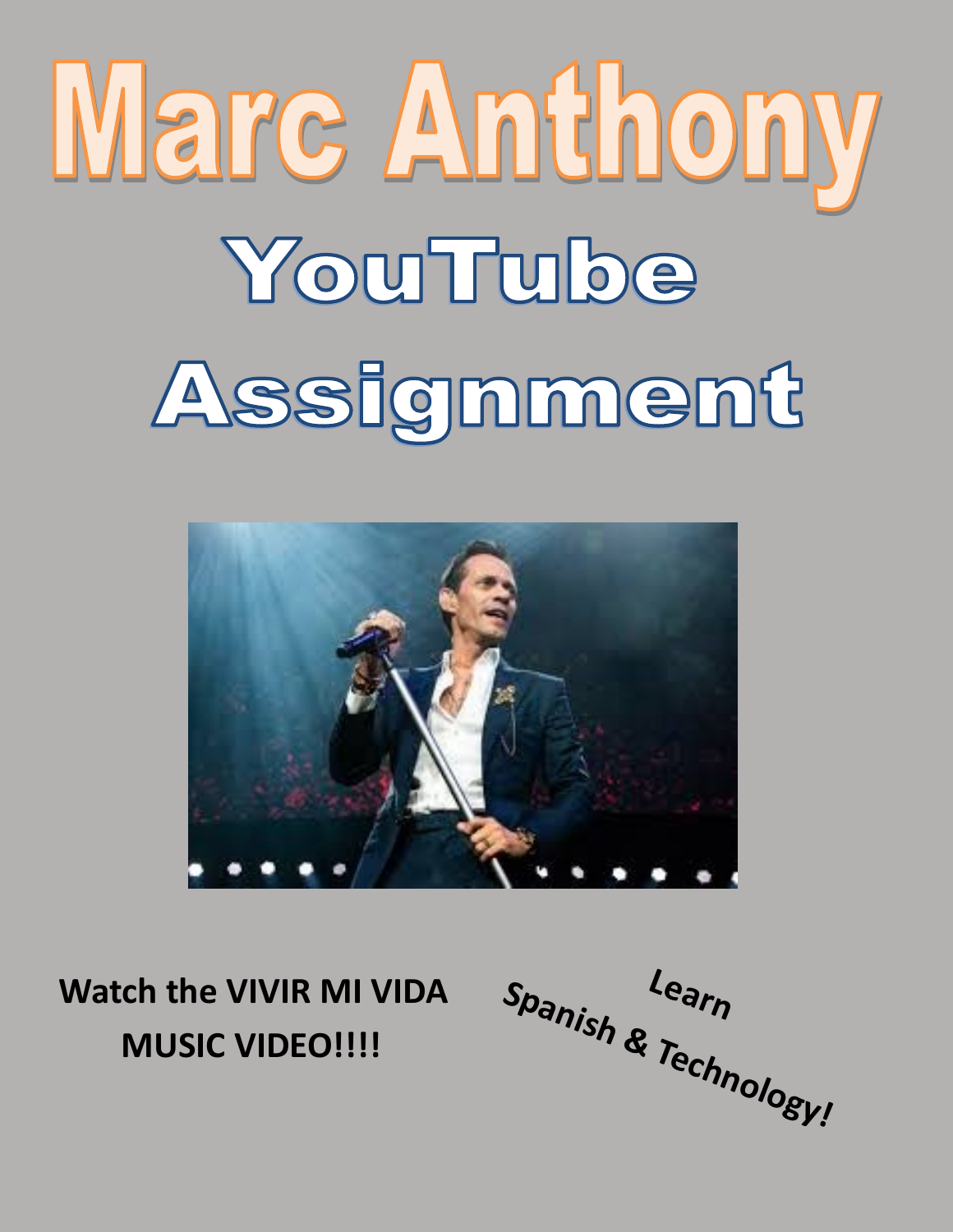## **Directions: Watch the Marc Anthony Video that's titled "**Marc Anthony - Vivir Mi Vida" (5 minutes long) **Watch [https://www.youtube.com/watch?](https://www.youtube.com/watch?v=YXnjy5YlDwk) [v=YXnjy5YlDwk](https://www.youtube.com/watch?v=YXnjy5YlDwk)**

## **AND COMPLETE THE WORKSHEET**



#### Marc Anthony - Vivir Mi Vida

Marc Anthony # 829M views · 5 years ago

Vídeo oficial de Marc Anthony de su tema 'Vivir Spotify: ...

 $cc$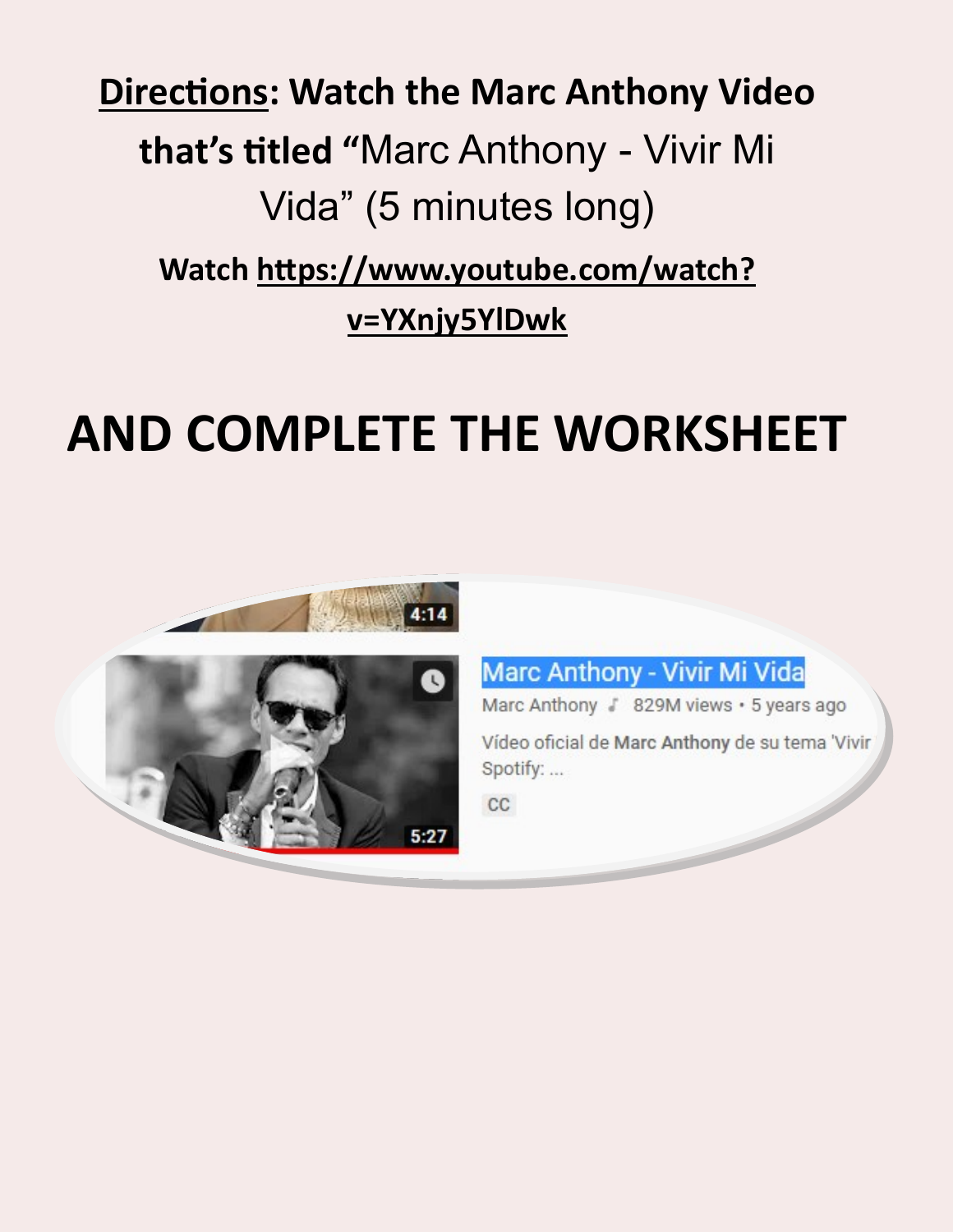**Name: \_\_\_\_\_\_\_\_\_\_\_\_\_\_\_\_\_ Date: \_\_\_\_\_**

#### **Marc Anthony Worksheet**

| 1. Translate this in English |  |
|------------------------------|--|
| Voy a reír, voy a bailar     |  |
| Vivir mi vida la la la la    |  |
| Voy a reír, voy a gozar      |  |
| Vivir mi vida la la la la    |  |

**2. In the beginning of the music video, Marc Anthony says the following. Translate the sentences.**

| "Yo soy padre"     |  |
|--------------------|--|
| "Soy hijo"         |  |
| "Yo soy mi musica" |  |

**3. What's the first instrument you see and hear in his music video?**

**4. How would you describe the fans you see in the video?**

**5. True or false. Marc Anthony is wearing glasses when he gets on stage and starts to sing.** 

**6. Marc Anthony was born in NYC but both his parents are from what country?** 

**7. How does this music video make you feel?**